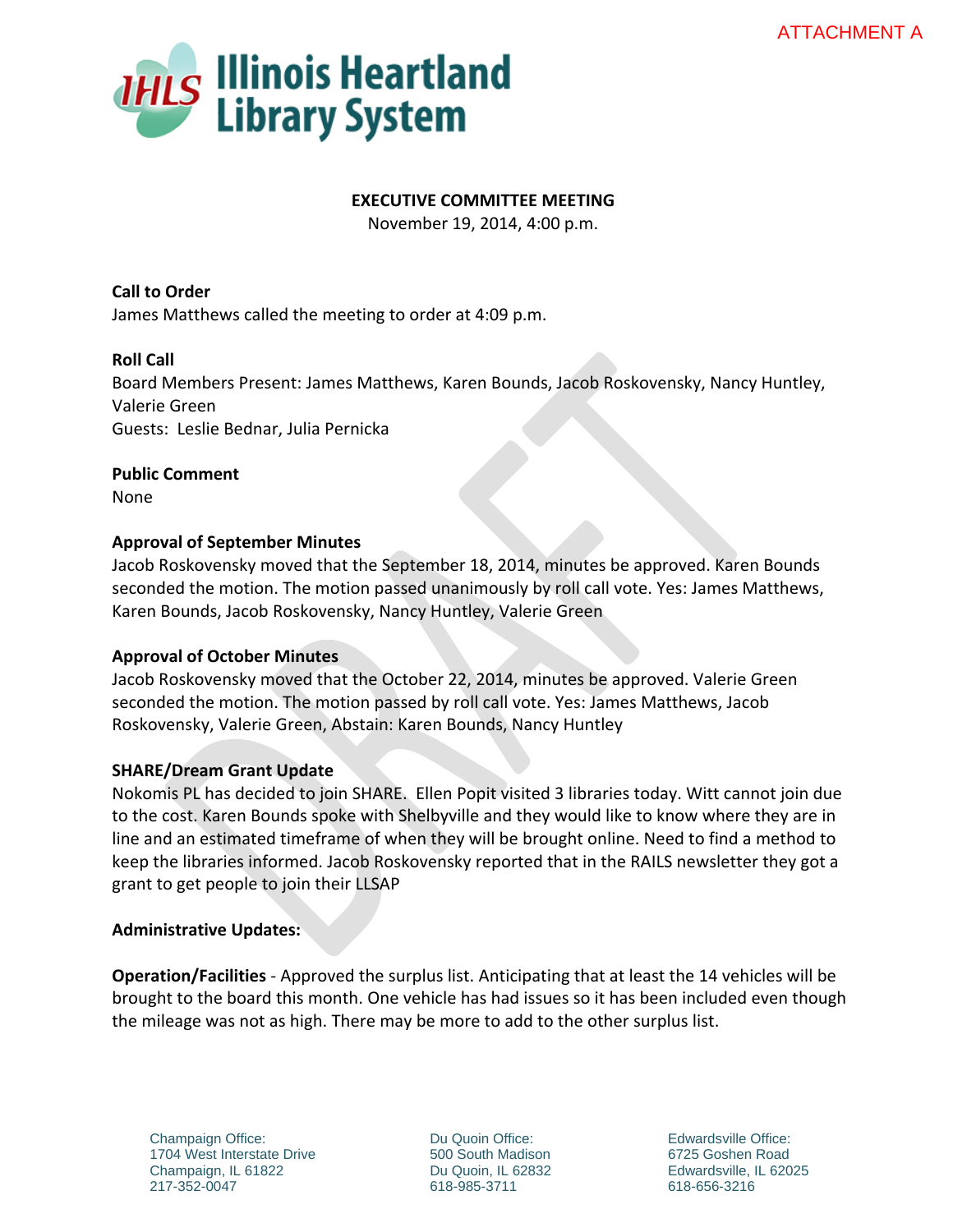

Executive Committee *Executive Committee*  **Committee Committee** *Secutive* Committee *Committee* **Committee Committee Committee Committee Committee Committee Committee Committee Committee Committe** 

**Grants** ‐ Received approximately \$90,000 for the first installment of Area & Per Cap grant. Next installment in the works. Generally we have both payments by the end of October.

**Staffing** ‐ Completed the process for the SHARE Director. Three member libraries participated in the hiring process. Chris Dawdy was hired.

On Sunday the Accounts Coordinator tendered her reservation effective immediately.

**Open Meetings Act** None.

# **Committee Updates**

**Membership and Policy**: Bylaw suggestion will be brought back to the board for the second approval. The committee feels we are okay with Eligible Electors. Members – to the board in January. Cleaning up some academic libraries. Old Business – Bylaws – Write‐In.

**Finance**: The committee did meet. Gave an update on audit status for 2014. Auditors will be in on Monday and Tuesday of next week. Adrienne will give an audit update at the board meeting. When audit is complete they will start working on the 4<sup>th</sup> quarter grant reports. Reviewed and approved August and October bills. Minor questions but nothing unusual.

**Personnel**: Did not meet.

**Facilities:** The committee did meet. Susan Palmer gave report on activity for the three facilities. She is gathering quotes for server room AC in DQ. That building might be sold. In Edwardsville the parking lot striping in process. The sealing will wait until spring. We have enough parking spaces. In Champaign they are removing the surplus. They have received a quote for cleaning the duct work. They have surplused the vehicles and office equipment. They are considering online auction (32Auctions) to get rid of the surplus. They will need a motion to take to the board that suggestion for discussion.

**Long Range Planning**: The committee did meet. There will be a QuickStart meeting on January 9 in Edwardsville. Only 2 board members may not be able to attend. There will be hotel accommodations as needed. Anticipate check in around 9:30 – meeting 10:00‐3:00. Mission Vision and Outcomes survey needs to be returned by November 26. Discussed payment for school subs.

Champaign Office: 1704 West Interstate Drive Champaign, IL 61822 217-352-0047

Du Quoin Office: 500 South Madison Du Quoin, IL 62832 618-985-3711

Edwardsville Office: 6725 Goshen Road Edwardsville, IL 62025 618-656-3216